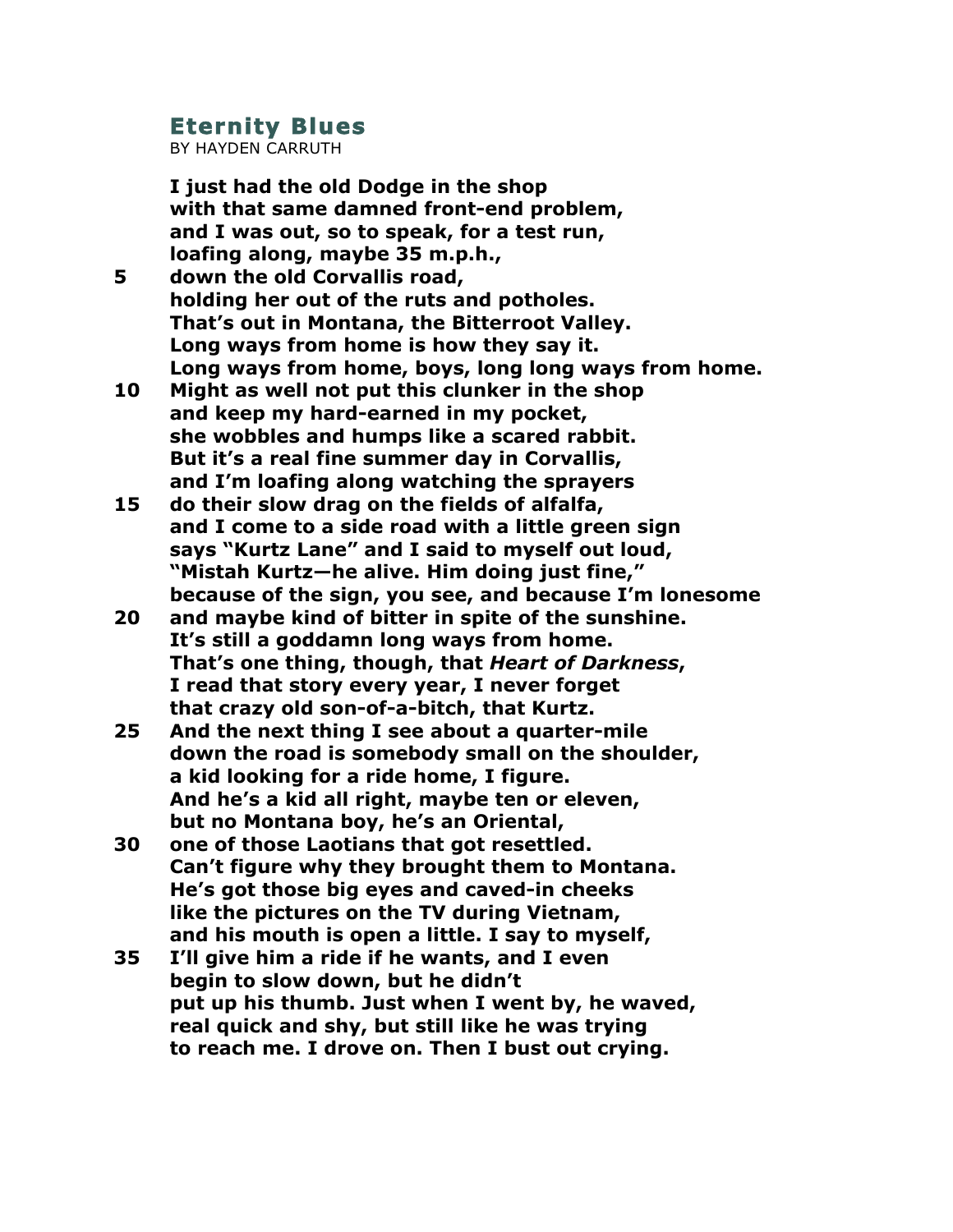## **Billiards**

BY WALKER GIBSON

**Late of the jungle, wild and dim, Sliced from the elephant's ivory limb, Painted, polished, here these spheres Rehearse their civilized careers--**

- **5 Trapped in a geometric roil, Exhibit impact and recoil Politely, in a farce of force. For this, I utter no remorse But praise the complicated plan**
- **10 That organizes beast and man In patterns so superbly styled, Late of the jungle, dim and wild.**

## **Joseph Conrad**

BY RUTH SCHULER WILDES

**Polish sea captain penning tales of ships and whales, of mists /and fog and solitude at sea. You recorded /shapeless shores**

- **5 and fortresses of rock : on the other side of the horizon. You wrote heroic sagas of frail men tested / in turbulent terrains, of treacherous voyages**
- **10 and primitive passions, cruel crashing seas, coral beaches, reefs and shoals and the aroma of terror breaking men's minds / beneath tropical suns.**
- **15 You imveiled forbidden truths and etched reality onto the realm of literature.**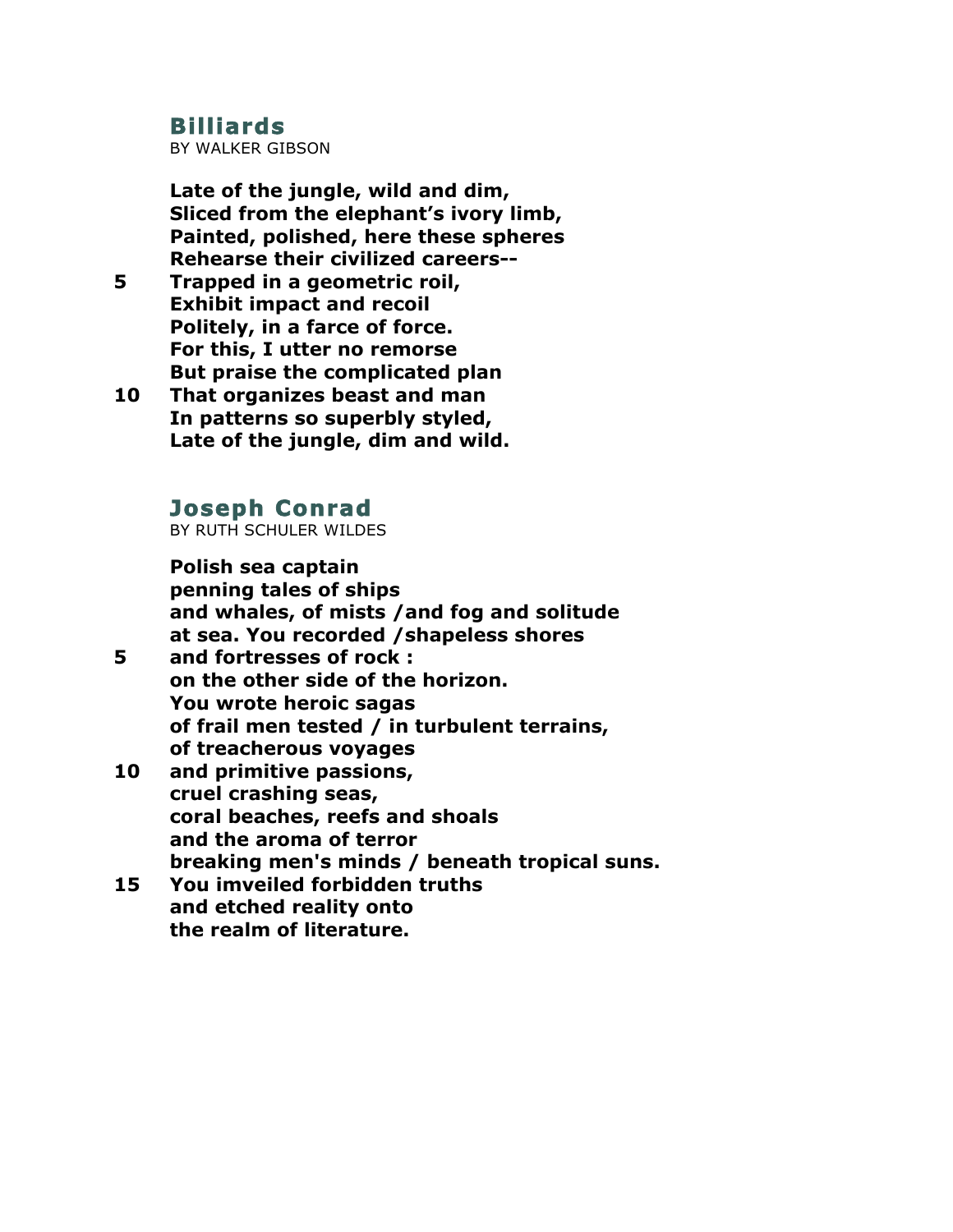## **Gruesome World Capitalist World**

(Gottfried Benn, in a radio interview with Johannes R. Becher, 1930) BY HEINER MULLER

**In the hard-currency-bar of the Hotel Metropol, Berlin Capital of the GDR, a Polish whore, A foreign worker, is hitting Up a very old man with a cold**

- **5 Between the chapters of his lecture About freedom in the USA. He snorts into a snot-rag and yells for the trash can. Still feeling pity for her difficult profession, I hear two travelling salesmen,**
- **10 Bavarian from the sound of it, Dividing up Asia: WELL I WOULD LIKE MALAYSIA THAILAND KOREA TOO IS PART OF IT WELL I WOULD ALSO PLAN THE CROSS-TRACK SYSTEM FOR YEMEN THEN**
- **15 THAT WOULD TAKE CARE OF IT CHINA IS PART OF IT TOO CHINA IS THE ONLY PROJECT THAT'S BEEN SOLD. In the elevated train Zoologischer Garten Friedrichstrasse,**
- **20 I came to know two citizens of the GDR. One of them says: MY SON THREE WEEKS OLD WAS BORN WITH A SIGN IN FRONT OF HIS CHEST -- I WAS IN THE WEST ON THE NINTH OF NOVEMBER. MY DAUGHTER SAME AGE, I HAVE TWINS,**
- **25 CARRIES THE INSCRIPTION -- ME TOO. The horror the horror the horror**